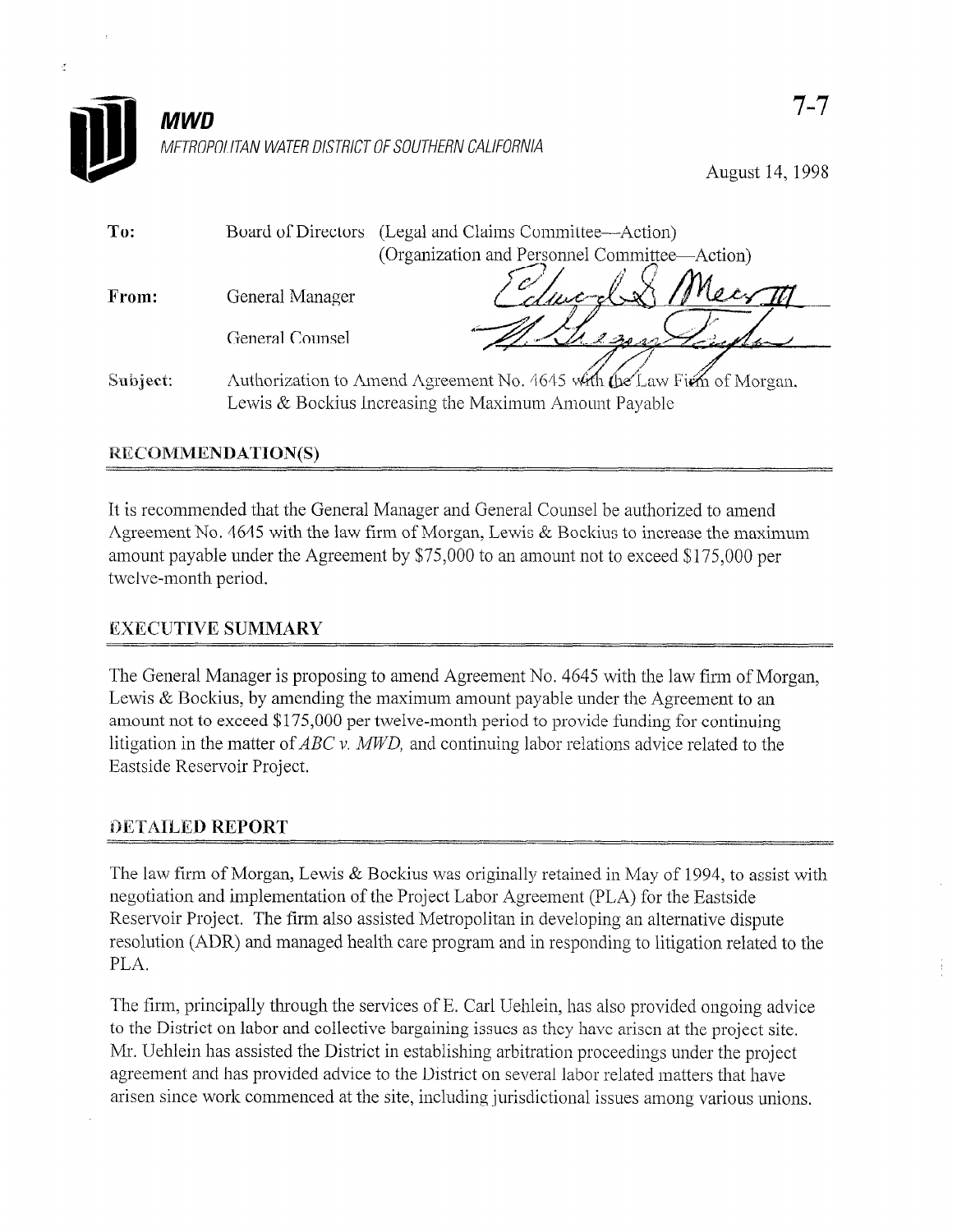### Board of Directors -2- August 14, 1998

ż

The firm has assisted Metropolitan in obtaining favorable results in litigation challenging the use of project labor agreements by public agencies. Currently, Associated Builders  $\&$  Contractors. Inc. v. Metropolitan Water District of Southern California, et al. (ABC v. MWD) is on appeal to the California Supreme Court where it is anticipated that the matter will be argued in the fall. Metropolitan prevailed at the trial and appellate levels where both courts upheld Metropolitan's use of project agreements, finding that competitive bidding statutes were not violated and that workers' rights of free association were not impaired. Interestingly, the Supreme Court accepted both the  $ABC$  v. MWD and the  $ABC$  v. San Francisco Airports Commission, a case which also upheld the right of a public agency to use a project labor agreement. Metropolitan has coordinated with counsel for the Airports Commission to assure that the briefs are complementary.

The firm also assisted Metropolitan in preparing an *amicus* brief in *Costa v. Workers* Compensation Appeals Board (Costa v.  $WCAB$ ), a case with the potential to adversely affect Metropolitan's workers' compensation alternative dispute resolution programs now in effect for both the Eastside Reservoir and Inland Feeder Projects. Mr. Costa alleged that all such ADR programs, although specifically authorized by California Labor Code section 3201.5, violated provisions of California's constitution relating to workers' compensation. Fortunately, the appellate court, in a recently published decision, upheld the constitutionality of Labor Code section 3201.5 finding that the legislature acted properly in establishing the alternative program.

The original amount payable under Agreement No. 4645 was \$150,000. That amount was increased in December of 1994 to \$200,000, to \$340,000 in August of 1996, and to \$440,000 in April of 1997. In February of 1998, the Board authorized an amendment to the agreement to providing for a maximum amount payable not to exceed \$100,000 per year. Because of the acceptance of the  $ABC$  v. MWD case by the Supreme Court and the necessary effort required to prepare the case, projected litigation expenses have been higher than projected. In order to continue providing litigation assistance and labor relations advice related to the Eastside Reservoir Project Labor Agreement, the General Manager is proposing to amend the contract to provide for a maximum amount payable not to exceed \$175,000 per twelve-month period. During the last twelve months, approximately \$115,000 of the firm's billing was litigation related including the appeal of the ABC v. MWD action, the amicus briefs in ABC v. San Francisco Airports Commission and Costa v. WCAB, as well as other cases which have challenged the Eastside Reservoir workers' compensation ADR program. The remainder of the billings were related to labor relations matters arising under the Eastside Reservoir PLA. The current hourly rates for members of the firm providing services under the agreement are attached.

.Icc:mg Attachment nllbbl05.doc